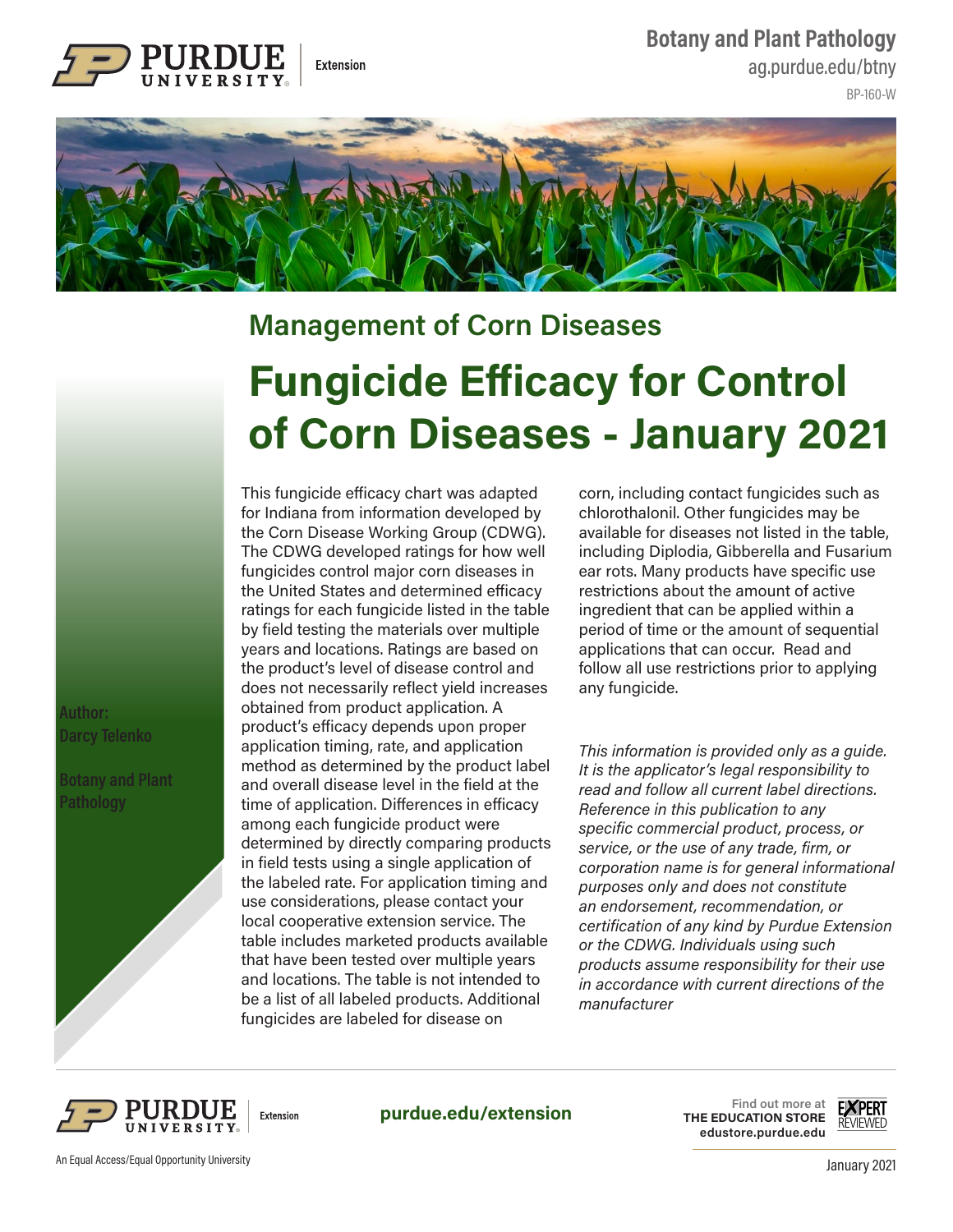**Efficacy categories: NR=Not Recommended; P=Poor; F=Fair; G=Good; VG=Very Good; E=Excellent; NL = Not a target disease listed on the label;** 

**U = Unknown efficacy or insufficient data to rank product efficacy.** 

**Fungicide Classes: Group 11 = QoI Strobilurins; Group 3 = DMI Triazoles; Group 7 = SDHI (succinate dehydrogenase).** 

| Fungicide(s)<br><b>Class</b> |                                        | Active ingredient (%)                                              | Product/Trade name                             | Rate/A<br>(f oz)                  | Anthracnose<br>leaf blight | Common<br>rust | Eyespot     | Gray<br>leaf spot | Northern corn<br>leaf blight | Southern<br>rust | <b>Tar</b><br>spot <sup>1</sup> | <b>Harvest</b><br>restriction <sup>2</sup> |
|------------------------------|----------------------------------------|--------------------------------------------------------------------|------------------------------------------------|-----------------------------------|----------------------------|----------------|-------------|-------------------|------------------------------|------------------|---------------------------------|--------------------------------------------|
| Qol Strobilurins<br>Group 11 |                                        | Azoxystrobin 22.9%                                                 | Quadris 2.08 SC<br><b>Multiple Generics</b>    | $6.0 - 15.5$                      | VG                         | E              | VG          | $\mathsf E$       | G                            | VG               | NL                              | 7 days                                     |
|                              |                                        | Pyraclostrobin 23.6%                                               | Headline<br>2.09 EC/SC                         | $6.0 - 12.0$                      | VG                         | E              | $\mathsf E$ | Ε                 | VG                           | VG               | <b>NL</b>                       | 7 days                                     |
|                              |                                        | Picoxystrobin 22.5%                                                | Aproach<br>2.08 SC                             | $3.0 - 12.0$                      | VG                         | $VG-E$         | VG          | F-VG              | VG                           | G                | G <sup>3</sup>                  | 7 days                                     |
|                              | DMI Triazoles<br>Group 3               | Flutriafol 20.9%                                                   | Xyway LFR 1.92 SC<br>Xyway 3D 2.5 SC           | LFR: 7.6-15.2<br>$3D: 5.8 - 11.8$ | <b>NL</b>                  | $\cup$         | <b>NL</b>   | $VG-E$            | VG                           | <b>NL</b>        | <b>NL</b>                       | N/A                                        |
|                              |                                        | Propiconazole 41.8%                                                | <b>Tilt 3.6 EC</b><br><b>Multiple Generics</b> | $2.0 - 4.0$                       | <b>NL</b>                  | VG             | E           | G                 | G                            | F                | <b>NL</b>                       | 30 days                                    |
|                              |                                        | Prothioconazole 41.0%                                              | Proline 480 SC                                 | 5.7                               | $\cup$                     | VG             | E           | $\cup$            | VG                           | G                | <b>NL</b>                       | 14 days                                    |
|                              |                                        | Tebuconazole 38.7%                                                 | Folicur 3.6 F<br><b>Multiple Generics</b>      | $4.0 - 6.0$                       | <b>NL</b>                  | $\cup$         | <b>NL</b>   | U                 | VG                           | F                | <b>NL</b>                       | 36 days                                    |
|                              |                                        | Tetraconazole 20.5%                                                | Domark 230 ME                                  | $4.0 - 6.0$                       | $\cup$                     | $\cup$         | $\cup$      | E                 | VG                           | G                | $G-VG3$                         | R3 (milk)                                  |
|                              | 11<br>3 <sup>1</sup>                   | Azoxystrobin 13.5%<br>Propiconazole 11.7%                          | Quilt Xcel 2.2 SE<br><b>Multiple Generics</b>  | $10.5 - 14.0$                     | VG                         | $VG-E$         | $VG-E$      | Ε                 | VG                           | VG               | $G$ -V $G3$                     | 30 days                                    |
|                              | $\overline{7}$<br>11<br>3 <sup>1</sup> | Benzovindiflupyr 2.9%<br>Azoxystrobin 10.5%<br>Propiconazole 11.9% | Trivapro<br>2.21 SE                            | 13.7                              | U                          | U              | $\cup$      | Ε                 | VG                           | E                | $G-VG$                          | 30 days                                    |
| <b>Mixed Modes of Action</b> | 3 <sup>°</sup><br>11                   | Cyproconazole 7.17%<br>Picoxystrobin 17.94%                        | Approach Prima<br>2.34 SC                      | $3.4 - 6.8$                       | U                          | U              | U           | Ε                 | VG                           | G                | $G-VG3$                         | 30 days                                    |
|                              | 3 <sup>1</sup><br>11                   | Flutriafol 19.3%<br>Fluoxastrobin 14.84%                           | Fortix 3.22 SC<br>Preemptor 3.22 SC            | $4.0 - 6.0$                       | U                          | U              | U           | $\mathsf E$       | VG                           | VG               | $G$ -V $G$ <sup>3</sup>         | R4 (dough)                                 |
|                              | 3<br>$\overline{7}$                    | Flutriafol 26.47%<br><b>Bixafen 15.55%</b>                         | Lucento                                        | $3.0 - 5.5$                       | U                          | U              | U           | $VG-E$            | VG                           | VG               | G <sup>3</sup>                  | R <sub>4</sub>                             |
|                              | 3 <sup>1</sup><br>11                   | Flutriafol 18.63%<br>Azoxystrobin 25.30%                           | <b>TopGuard EQ</b>                             | $5.0 - 7.0$                       | U                          | F              | U           | VG                | G                            | G                | $G$ -V $G$ <sup>3</sup>         | 45 days                                    |
|                              | 3 <sup>1</sup><br>11                   | Mefentrifluconazole 17.56%<br>Pyraclostrobin 17.56%                | Veltyma                                        | $7.0 - 10.0$                      | $\cup$                     | $\cup$         | U           | $VG-E$            | $VG-E$                       | VG               | $G-VG$                          | 21 days                                    |